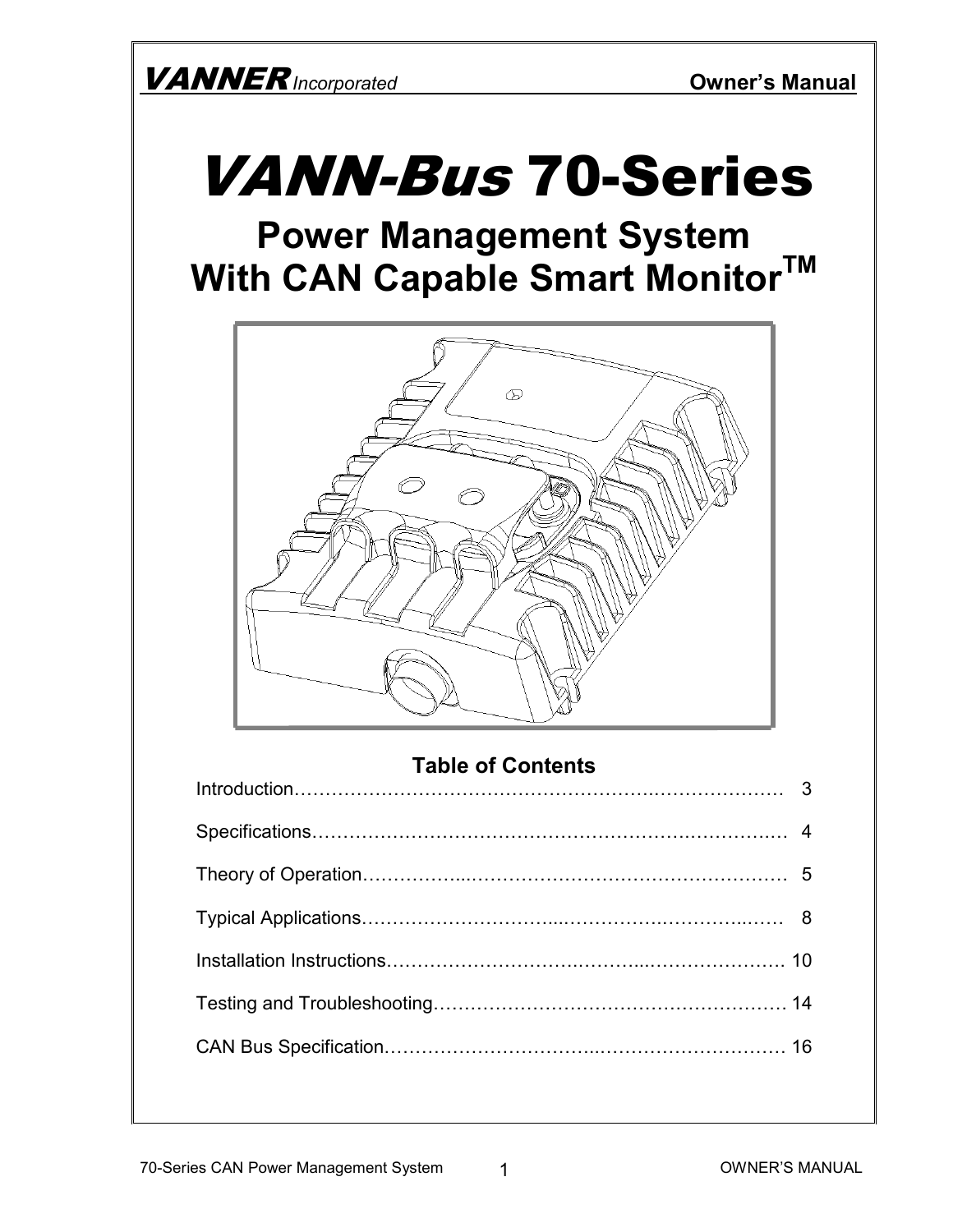**Notes**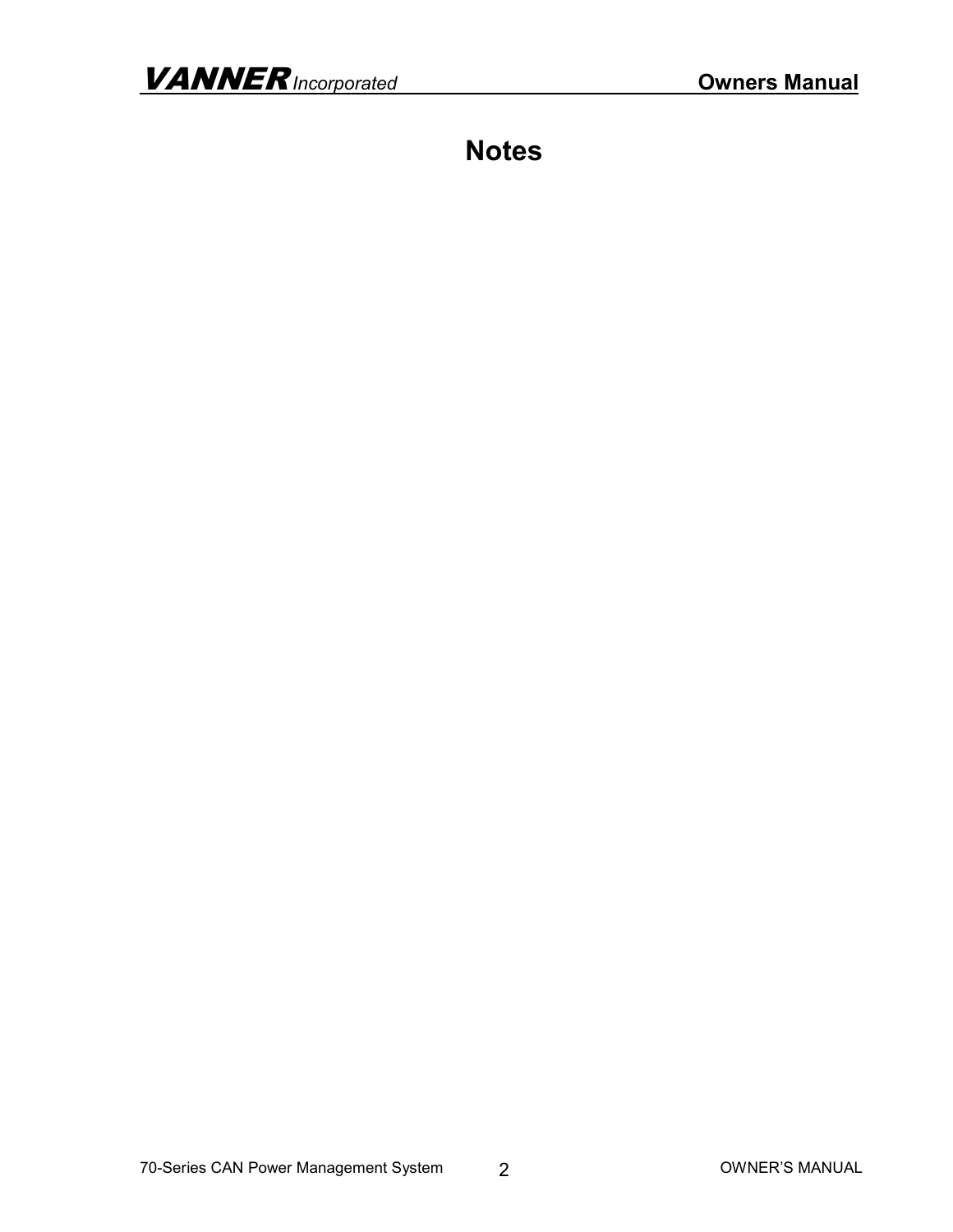### **Introduction**

Thank you for purchasing a Vanner *VANN-Bus CAN Power Management System*. We are confident that you will be very pleased with its performance because our 70-Series are designed and manufactured by skilled professionals using the highest standards in workmanship. With minimum maintenance and care, you can be assured of many years of trouble free service.

### **General Description**

The Vanner *VANN-Bus CAN Power Management System* is an efficient and highly reliable method of obtaining a 12 volt DC power source from a 24 volt DC electrical system. The VANN-Bus makes the batteries look like they are in series and parallel at the same time. In addition to providing regulated 12 volt power, the system ensures that battery voltages remain equal which significantly extends battery life. Ideally suited for vehicle and alternate energy applications, the *VANN-Bus* is designed to save your batteries and the money you would spend replacing them. Users of the Vanner *VANN-Bus* know that it is the most cost effective and dependable solution for dual voltage systems.

The CAN (Controller Area Network) Capable Smart Monitor is a device designed to monitor and report the status of several critical functions in the vehicle electrical system. This unit provides real-time fault signals over the CAN bus to the vehicle electrical system controller. Fault indications can then be given from the vehicle's electrical system controller.

A typical system would include a 24VDC power source, such as an alternator or solar array, two 12 volt battery banks in series, and the *VANN-Bus*. The *VANN-Bus* connects to the 24 volt, 12 volt and ground terminals of the battery system. When the 12 volt loads require power, the *VANN-Bus* ensures that the current is taken equally from both batteries, and that the voltages of the two batteries are kept equal. This equalization ensures extended battery life and provides a stable 12 volt supply for operating accessories.

**Paralleling VANN-Bus:** Models are available which provide 60, 80 and 100 amps of 12 volt DC power. *VANN-Bus* may also be operated in parallel to provide more power. For example, two 60 amp units can be installed to provide 120 amps of 12 volt DC power.

**NOTE:** The Vanner *VANN-Bus CAN Power Management System* is an extremely reliable device and, when installed according to the instructions, will provide reliable operation for an indefinite period of time. However, if a system abnormality should develop that would cause a *VANN-Bus* malfunction, damage to the battery system could result if 12 volt loads are present.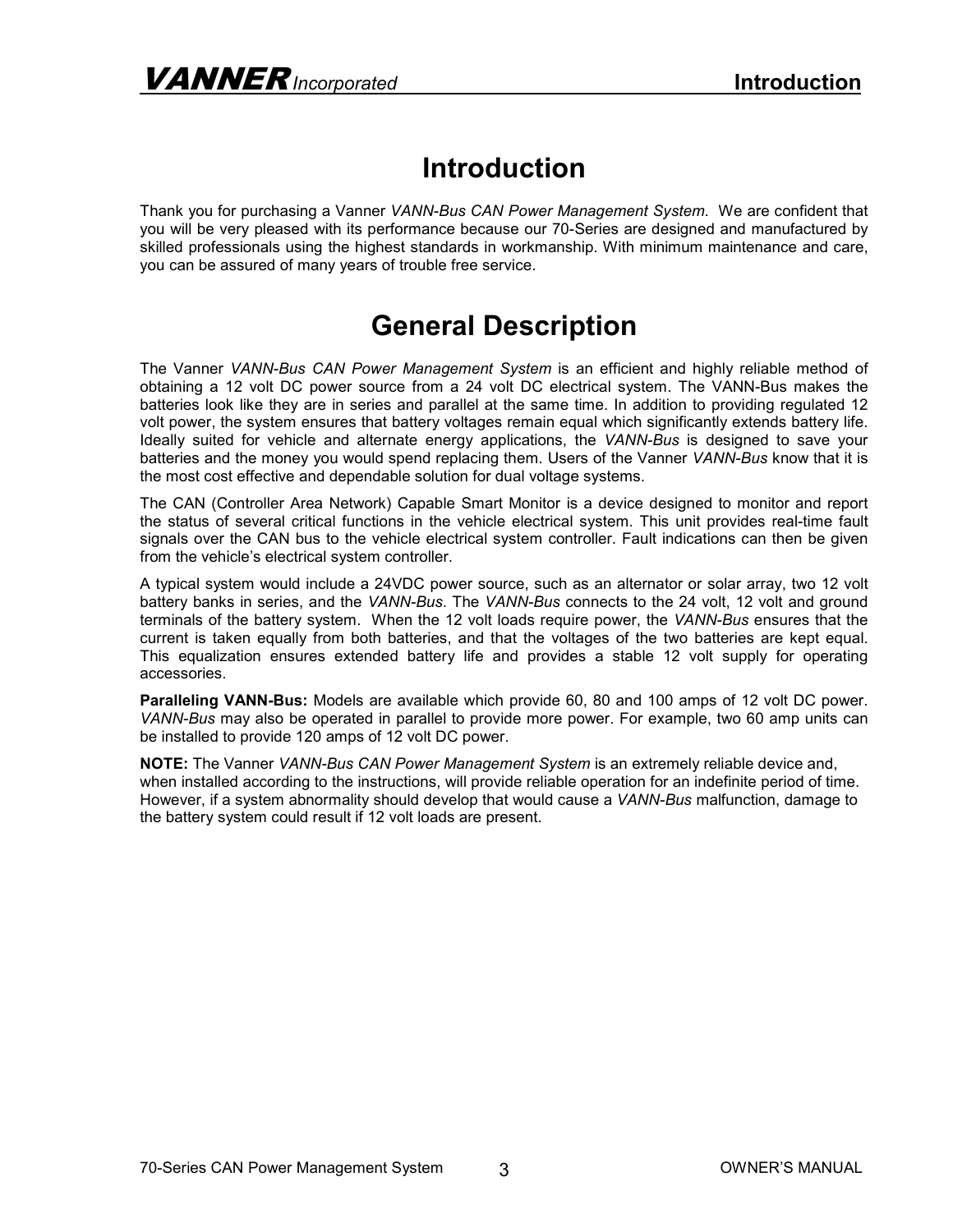| 70-Series CAN Equalizers        |                                                                                                                                                                                          |          |           |  |
|---------------------------------|------------------------------------------------------------------------------------------------------------------------------------------------------------------------------------------|----------|-----------|--|
| Model Number<br>70-60CAN        |                                                                                                                                                                                          | 70-80CAN | 70-100CAN |  |
| Input Voltage 24v               | 18 to 32 v                                                                                                                                                                               |          |           |  |
| Efficiency (Peak)               | >97%                                                                                                                                                                                     | $>97\%$  | $>97\%$   |  |
| Max 24v Input Amps              | 32                                                                                                                                                                                       | 43       | 53        |  |
| Output Voltage                  | (Input Voltage/2) $\pm 2\%$                                                                                                                                                              |          |           |  |
| Output Amps (12v)               | $0 - 60$                                                                                                                                                                                 | $0 - 80$ | $0 - 100$ |  |
| <b>Standby Current</b>          | 20 milliamps nominal at 28.4V                                                                                                                                                            |          |           |  |
| <b>Smart Monitor</b>            | Multiple alarms, data broadcasting, control functions etc.                                                                                                                               |          |           |  |
| Operating Temp.                 | -40°C to +75°C (-40°F to 167°F)                                                                                                                                                          |          |           |  |
| Storage Temp.                   | -54°C to +95°C (-65°F to 203°F)                                                                                                                                                          |          |           |  |
| Serviceable                     | Yes                                                                                                                                                                                      | Yes      | Yes       |  |
| Environmental<br>Considerations | Cast aluminum enclosure provides protection against salt, fungus, dust, water, fuel vapors and all fluids associated with<br>commercial and off-highway vehicle operations. IP rated 56. |          |           |  |
| <b>Mounting Location</b>        | Mount on a flat surface close to the batteries to allow short cable runs. Location should be protected from battery acid<br>and gases.                                                   |          |           |  |
| Weights                         | 8.7 lbs.                                                                                                                                                                                 | 8.9 lbs. | 9.3 lbs.  |  |

## **Specifications**

#### **70-Series CAN Dimensional Specifications**

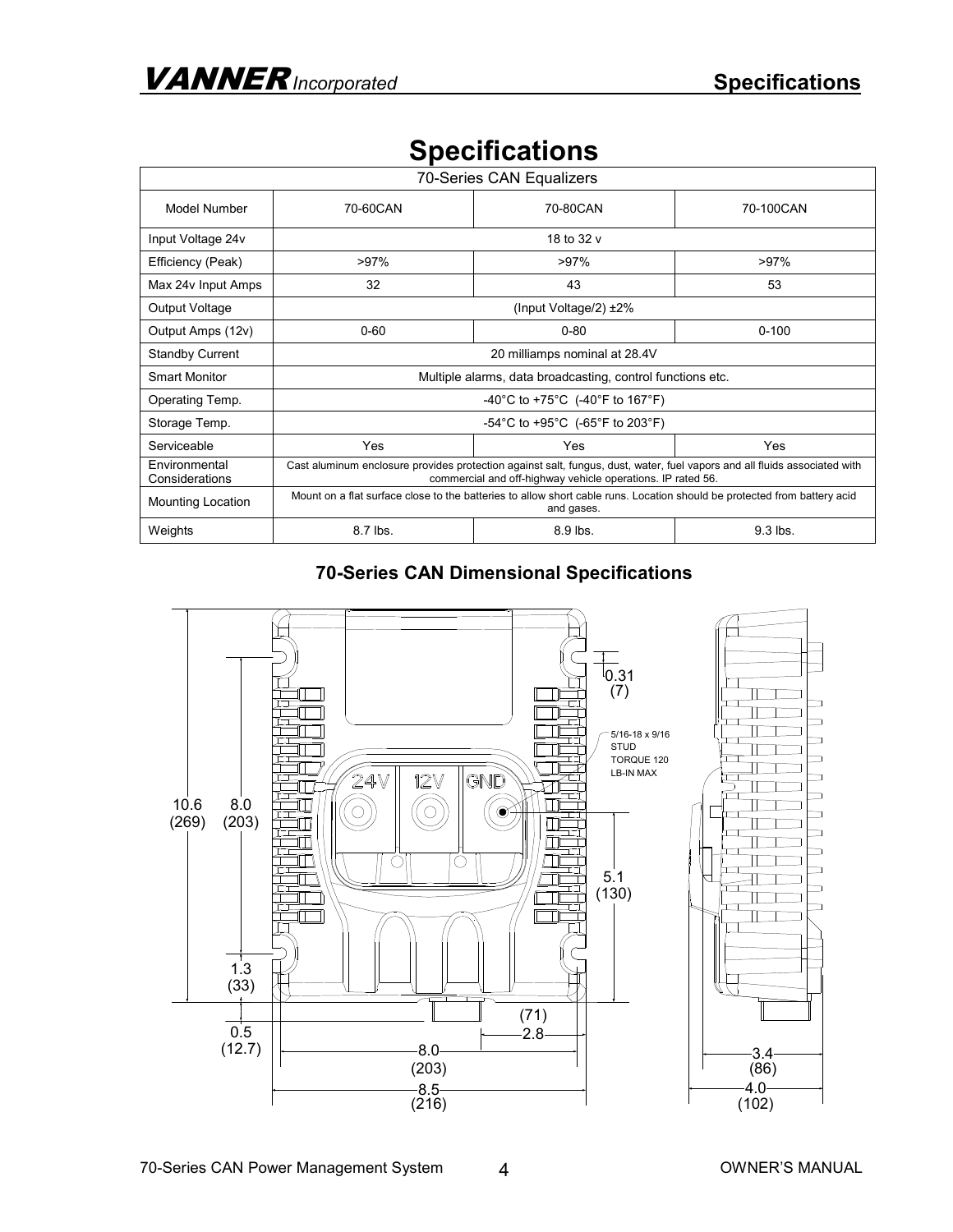

# **Theory of Operation**

In many 24 volt electrical systems it is desirable to tap into the battery system to obtain power for 12 volt loads. This method, while seemingly simple, causes a charge imbalance resulting in Battery B (see diagram) being overcharged, and possibly boiling, while Battery A discharges.

To solve this application problem the Vanner *VANN-Bus* is connected to the battery system at the +24 volt, +12 volt, and ground points. The *VANN-Bus* makes the batteries look like they are in series and in parallel at the same time. The *VANN-Bus* maintains the voltage balance and therefore the charge acceptance rate of each battery. The *VANN-Bus* holds the Battery A and B voltages to within 0.05 volts under light loads and to within 0.1 volts at full rated load.

When the voltage of Battery A is higher than or equal to Battery B the *VANN-Bus* is in the standby mode, i.e., it is not transferring power from its 24 volt input to its 12 volt output. When a 12 volt load is present, and Battery A's voltage decreases to just below the voltage of Battery B, the *VANN-Bus* activates and transfers sufficient current from Battery B to Battery A to satisfy the load and maintain an equal voltage and charge in both batteries.

A key advantage of a system containing a Vanner *VANN-Bus*, compared to a DC to DC converter, is that if the 12 volt load requires a momentary surge current which exceeds the rated capacity of the *VANN-Bus*, Battery A will supply the extra current to the load. The *VANN-Bus* will then replenish the energy to Battery A after the surge has passed.

The following scenarios describe the *VANN-Bus CAN Power Management System* operation.

**Scenario #1 - 24 volt load present, no 12 volt load present.** The system operates as a system would without the *VANN-Bus* whether the alternator is ON or OFF. The *VANN-Bus* is in the standby mode except for making small adjustments to keep the batteries in balance.

**Scenario #2 - Both 24 volt and 12 volt loads present, alternator is OFF.** The *VANN-Bus* will insure that both batteries will discharge at the same rate even if different loads are present.

**Scenario # 3 - Both 24 volt and 12 volt loads present, alternator is ON.** The alternator provides 24 volt power to the battery system and to the 24 volt loads. The *VANN-Bus* transfers power from the 24 volt source to the 12 volt load by converting 24 volt power to 12 volts. It will supply sufficient 12 volt power to satisfy the 12 volt load and to maintain battery voltage balance.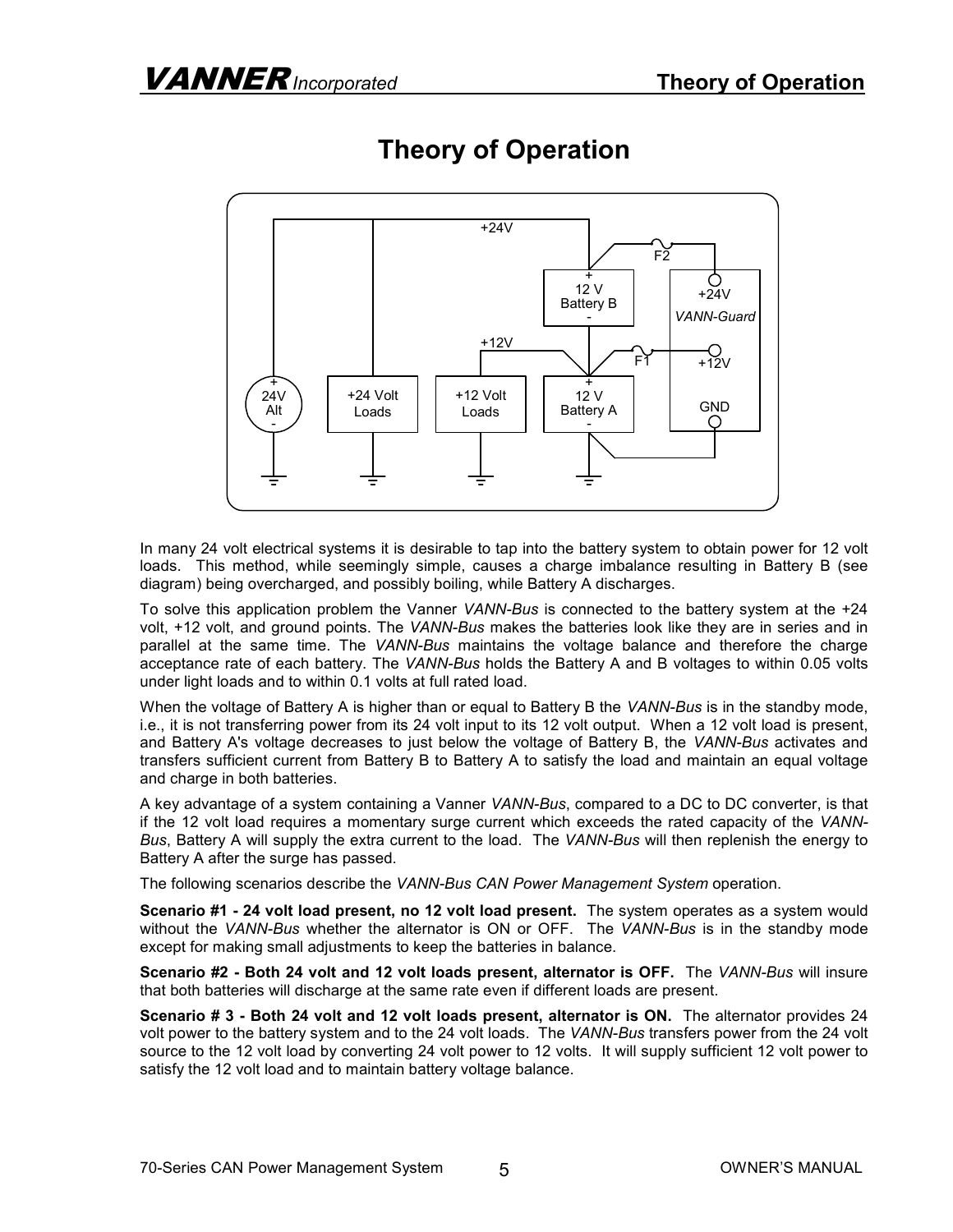## **Smart Monitor Functionality**

All functionality described in this section requires that the Monitor Ignition Input (Terminal B) be connected to +24v in order to be active.

#### **A. Not Connected**

This pin is not currently used. It is reserved for Vanner use.

#### **B. Smart Monitor Ignition (Enable) Input**

This input powers the equalizer monitor. When this pin is taken to +24V the monitor becomes active.

#### **C. CAN Shield**

This connection is used to make common the shield on the CAN cable. This is required for noise considerations in vehicle electrical systems.

#### **D. CAN Low**

This is the connection for the vehicle's CAN bus. The Smart Monitor will communicate faults to the vehicle's electrical system controller via the CAN bus.

#### **E. CAN High**

This is the connection for the vehicle's CAN bus. The Smart Monitor will communicate faults to the vehicle's electrical system controller via the CAN bus.

#### **F. Not Connected**

This pin is not currently used. It is reserved for Vanner use.

#### **G. Not Connected**

This pin is not currently used. It is reserved for Vanner use.

#### **H. Not Connected**

This pin is not currently used. It is reserved for Vanner use.

#### **J. Not Connected**

This pin is not currently used. It is reserved for Vanner use.

#### **K. Not Connected**

This pin is not currently used. It is reserved for Vanner use.

#### **L. Not Connected**

This pin is not currently used. It is reserved for Vanner use.

#### **M. +24V Battery Remote Sense**

If this pin is connected directly to the +24V battery positive by a separate line, it will improve the accuracy of the Equalizer balance of the batteries when load current is drawn. See below for more information.

#### **N. +12V Battery Remote Sense**

If this pin is connected directly to the +12V battery positive by a separate line, it will improve the accuracy of the Equalizer balance of the batteries when load current is drawn. See below for more information.

#### **P. Battery Ground Remote Sense**

If this pin is connected directly to the battery ground by a separate line, it will improve the accuracy of the Equalizer balance of the batteries when load current is drawn. See below for more information.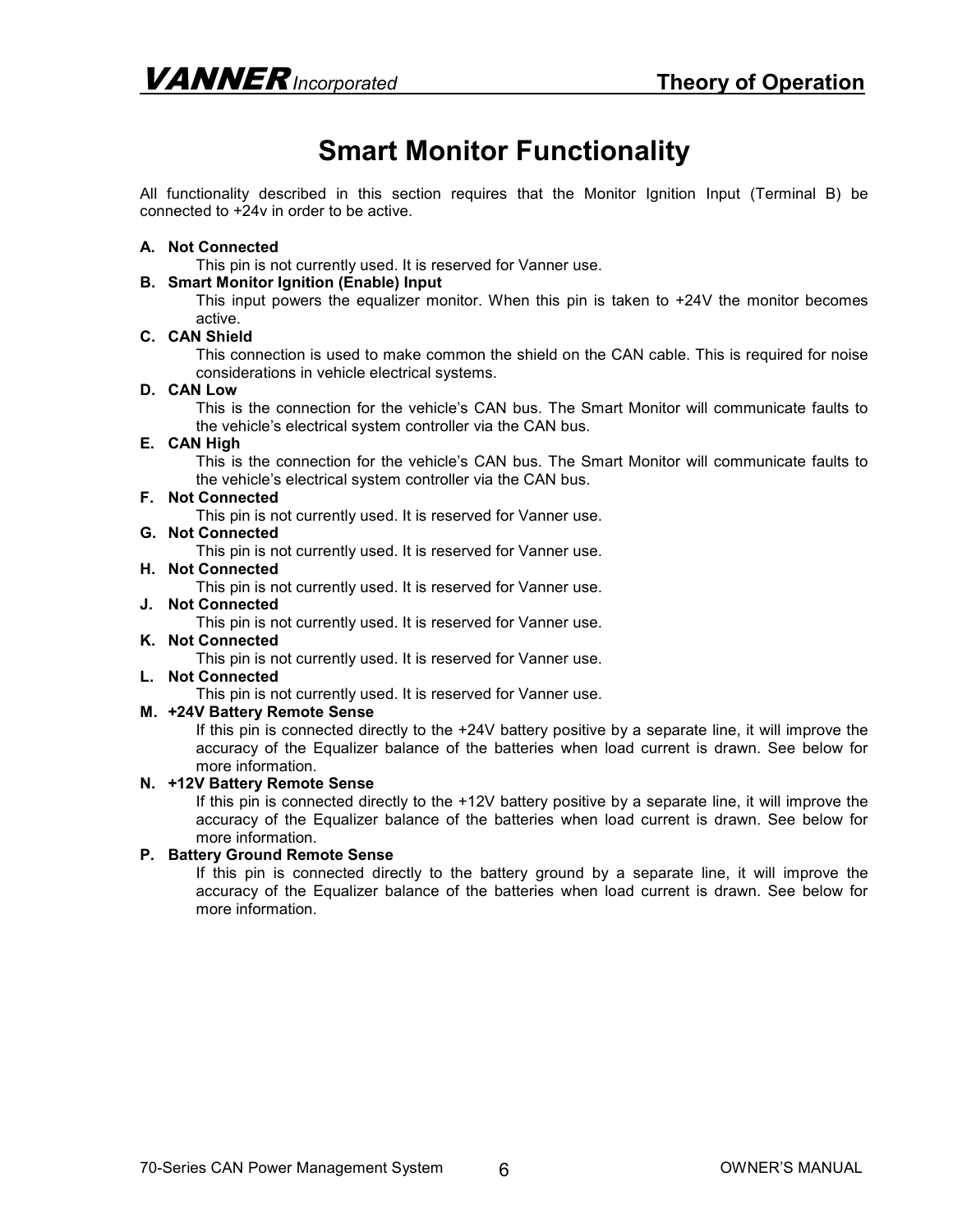

#### **The monitor output from the unit is a through a Deutsch brand connector P/N: HDP24-18-14PN. The mating connector is the Deutsch P/N: HDP26-18-14SN housing with Deutsch P/N: 1062-16- 0622 socket contact.**

#### **Remote Sense (Terminals M, N, and P)**

There are three inputs for this function, +24, +12, and ground. They are for remote sense of the battery voltage. This makes the Equalize function insensitive to wire, fuse and connection voltage drops. All three sense lines must be connected for this function to work properly. It is usual for the battery connections to be brought to a distribution point from where connections are made to the rest of the vehicle. Since the battery charge current is the only current which the battery cables carry for most of the time it is convenient to connect the sense wires to these distribution points. This should not introduce a significant error. In fact, when the system stabilizes and the batteries are charged there will be almost no error.

The sense wires can be 16 or 18AWG as the input impedance is high, and the wire gauge can be set for mechanical strength requirements. This allows cost savings and freedom of configuration in the Equalizer power connection wiring, and more freedom in Equalizer location. The equalizer current carrying wire gauge can be the minimum size listed in this manual's wire size table for a given Equalizer rating, up to four times the distance listed. This sets a maximum voltage drop of 0.4V which is reasonable from efficiency and fault detection considerations.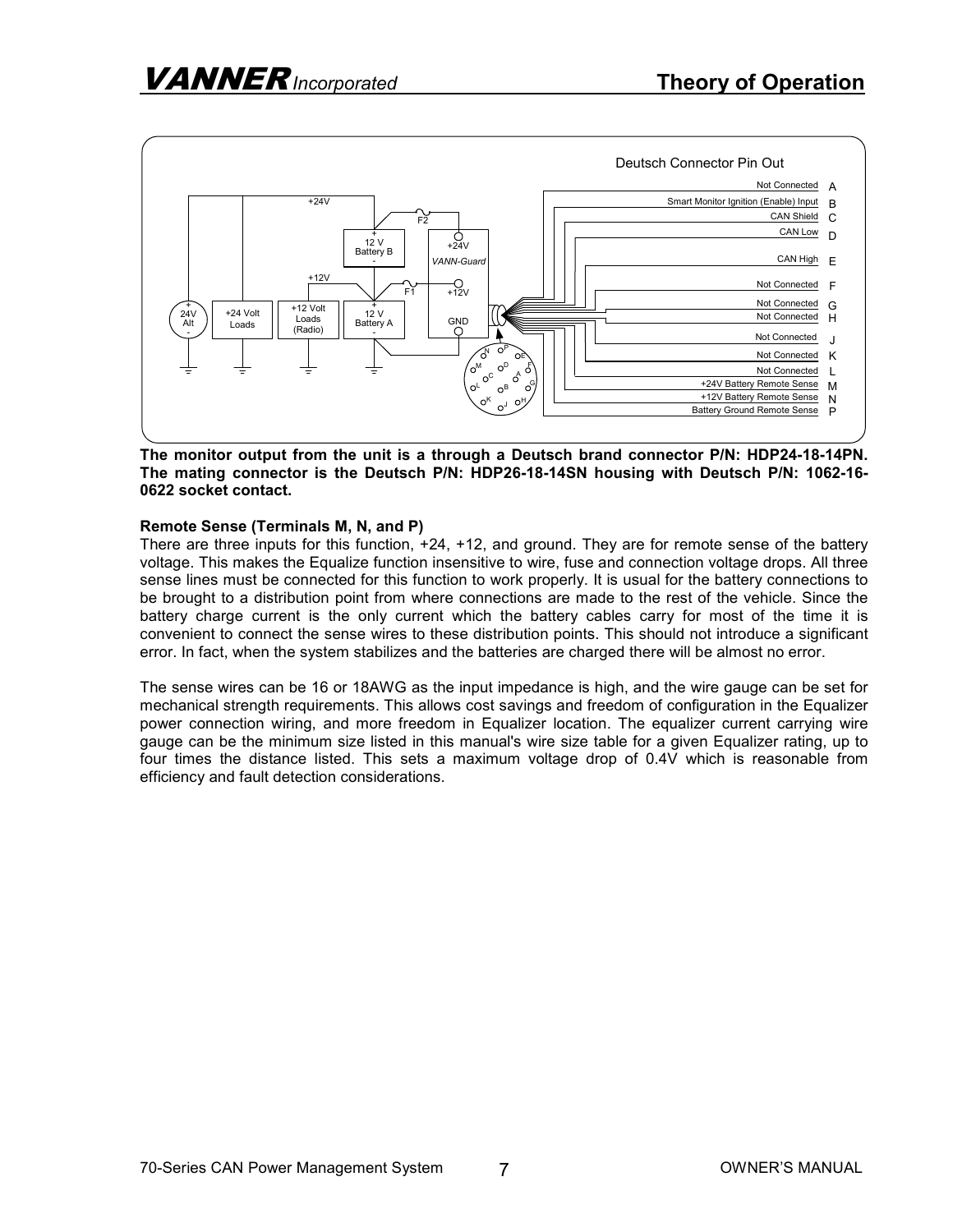# **Typical Applications**

Vanner *VANN-Bus CAN Power Management Systems* are used in many types of applications including transit and tour buses, private coaches, heavy trucks and off highway equipment, yachts, and alternative energy systems such as solar powered homes. In addition to *VANN-Buses*, Vanner manufactures a wide range of complementary products such as DC to DC converters, DC to AC inverters, battery charger/conditioners, and battery isolators. The following system diagrams illustrate how these products are used in various applications.



#### **TRANSIT BUS**



#### **PRIVATE COACH**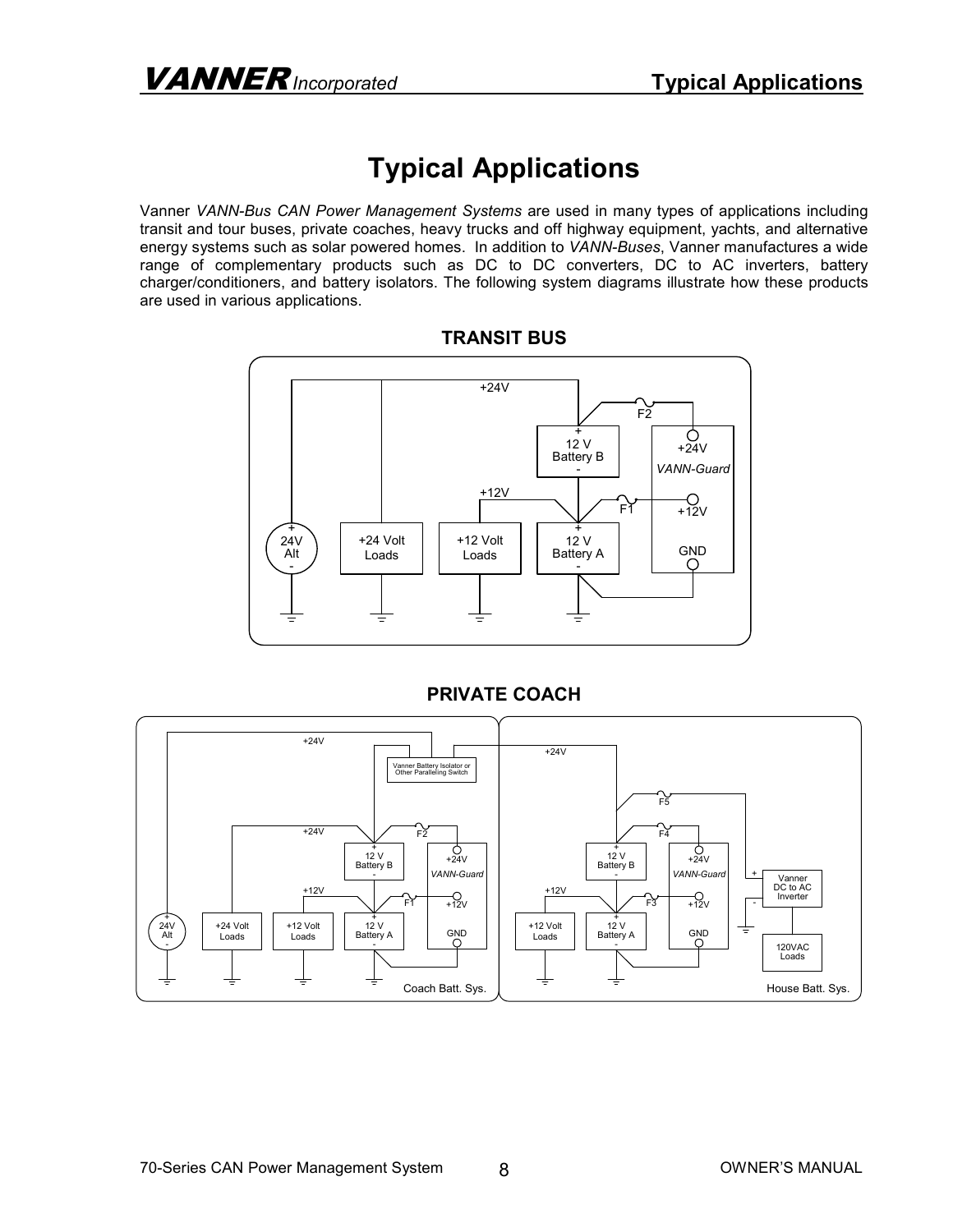Applications Continued:



#### **TOUR/CHARTER COACH**

#### **MARINE**

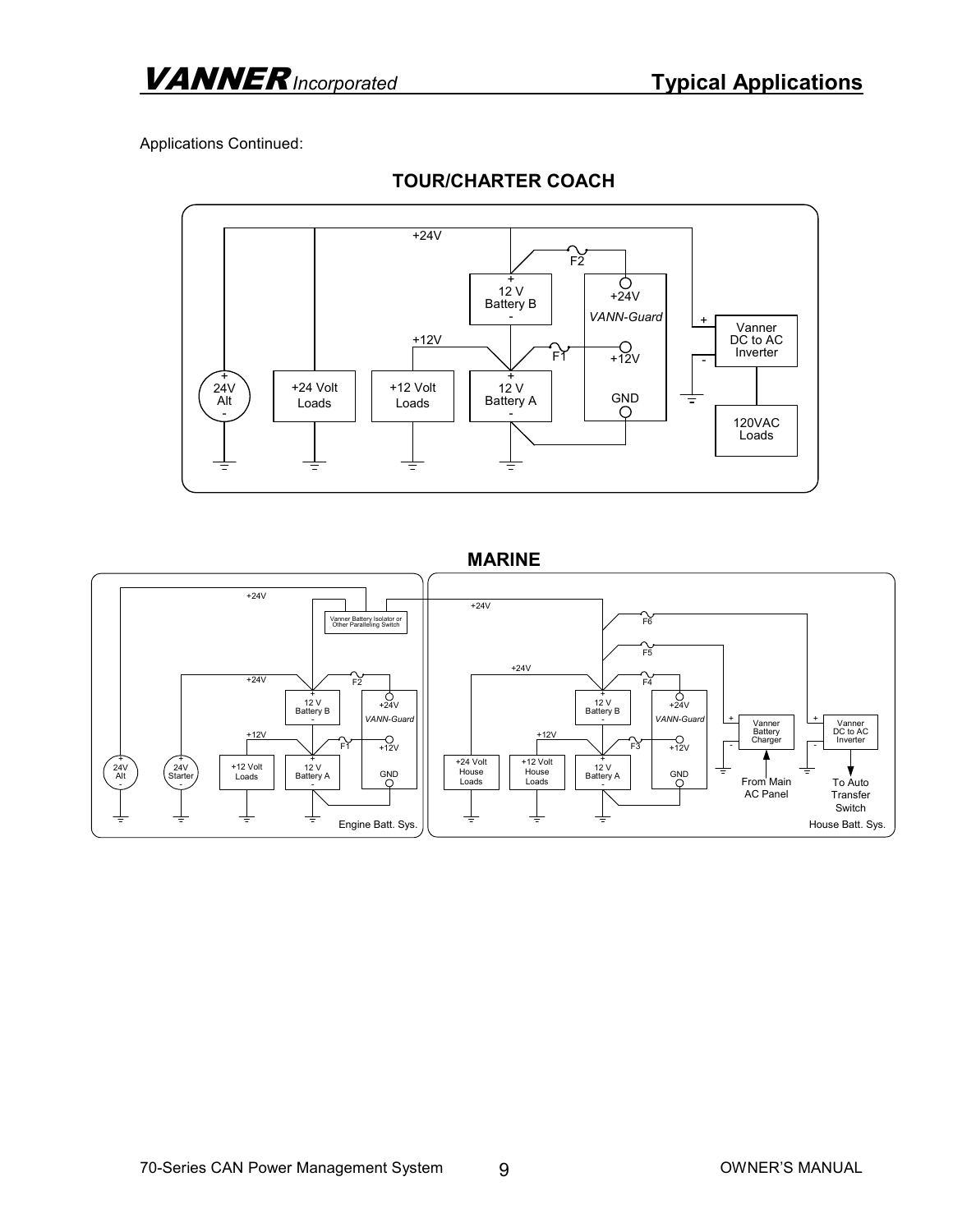# **Installation Instructions**

These symbols are used to note procedures that if not closely followed could lead to loss of life or damage to equipment or property due to electrocution.



*Do not exceed the specified torque of 120 in-lbs. when connecting cables to the terminal posts (+24, GND, +12) during installation of all the VANN-Bus Models. Torque values higher than specified may damage the product, reduce performance, and/or create hazardous conditions. Products damaged by improper torque are not covered by the warranty.* 

*Do not connect more than one conductor per terminal post on any Vanner VANN-Bus. Multiple wires and cables may overstress internal components, resulting in poor performance or creating*  hazardous conditions. Products damaged by the installation of multiple conductors per post are not *covered by the warranty.* 

*Fault protection devices must be installed between the VANN-Bus and the power source (battery). A fault protection device would be any fuse or circuit breaker properly rated for the maximum DC current obtainable. This advisory is in accordance with SAE, NEC and UL, for mobile power applications. Install per applicable codes or within 18" of the battery. See Wire and Fuse Sizing Chart on page 10 of this manual or contact Vanner at 1-800-227-6937 or pwrsales@vanner.com if assistance is needed in sizing fault protection devices.* 

**Caution:** This equipment tends to produce arcs and sparks during installation. To prevent fire or explosion, compartments containing batteries or flammable materials must be properly ventilated. Safety goggles should always be worn when working near batteries.

**Mounting Location** –The *VANN-Bus* may be mounted in any orientation, on a flat mounting surface suitable to support the *VANN-Bus* during application. Do not mount in zero-clearance compartment that may result in the *VANN-Bus* overheating. Locate so that contact by people is unlikely.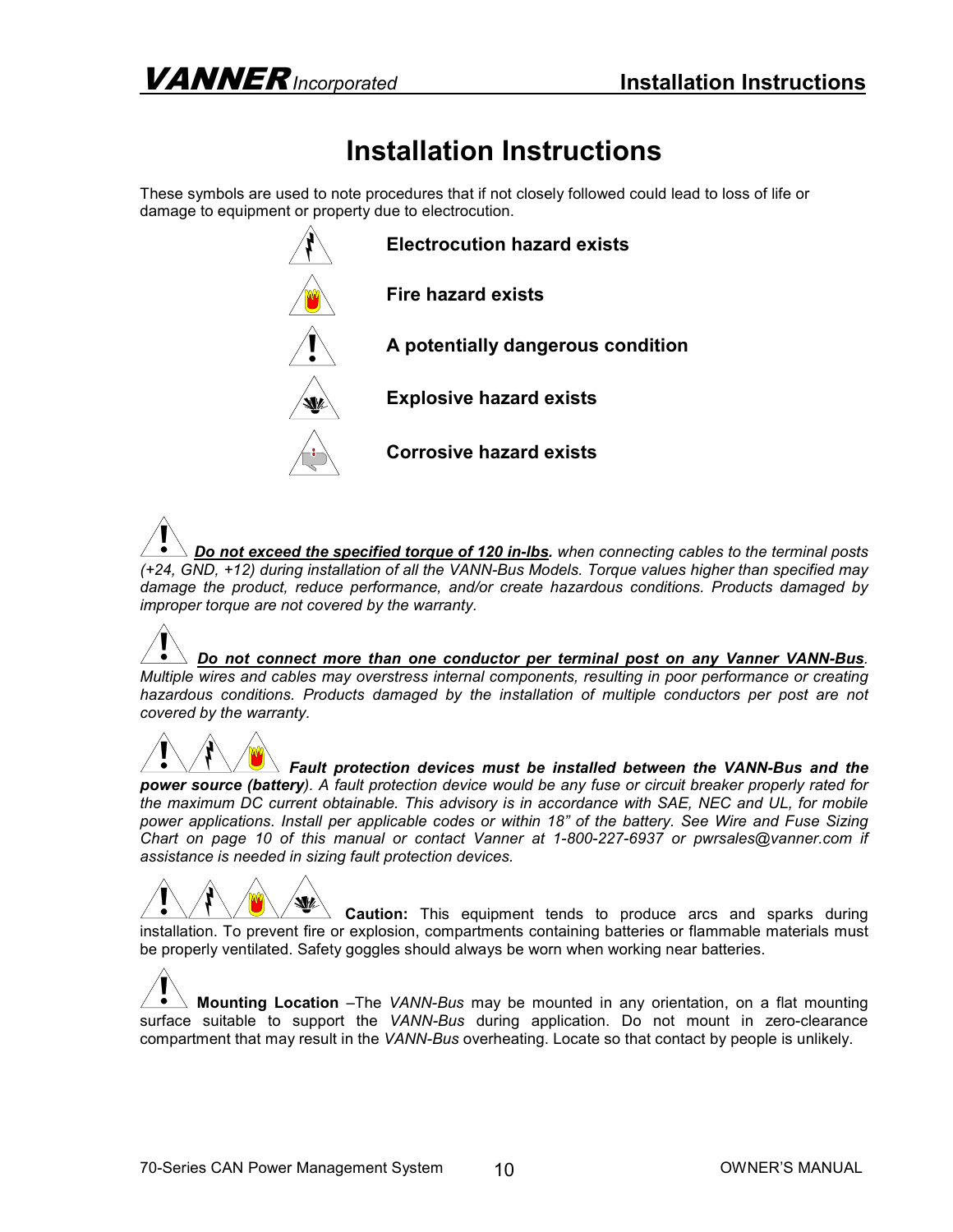**Environmental Protection** – Your *VANN-Bus* has been designed to withstand direct exposure to rain and moisture. The *VANN-Bus* has also been tested for exposure to direct pressure spray, but continual exposure to direct pressure spraying may reduce the *VANN-Bus* serviceable life. Any damage due to water contamination is covered by Vanner only through the terms of our factory warranty.

**Wiring Sequence**– The *VANN-Bus* is internally protected for reverse polarity. The wiring sequence is not an issue with the *VANN-Bus* products.

**Strain Relief** – The *VANN-Bus* has an integral strain relief. The *VANN-Bus* is designed with wells for the lug to sit into to resist bolt loosening from cable movement, and the strain relief is designed to further inhibit cable movement. The diagram below shows the proper orientation for the attachment of the strain relief and the #10-32 mounting hardware that is supplied.

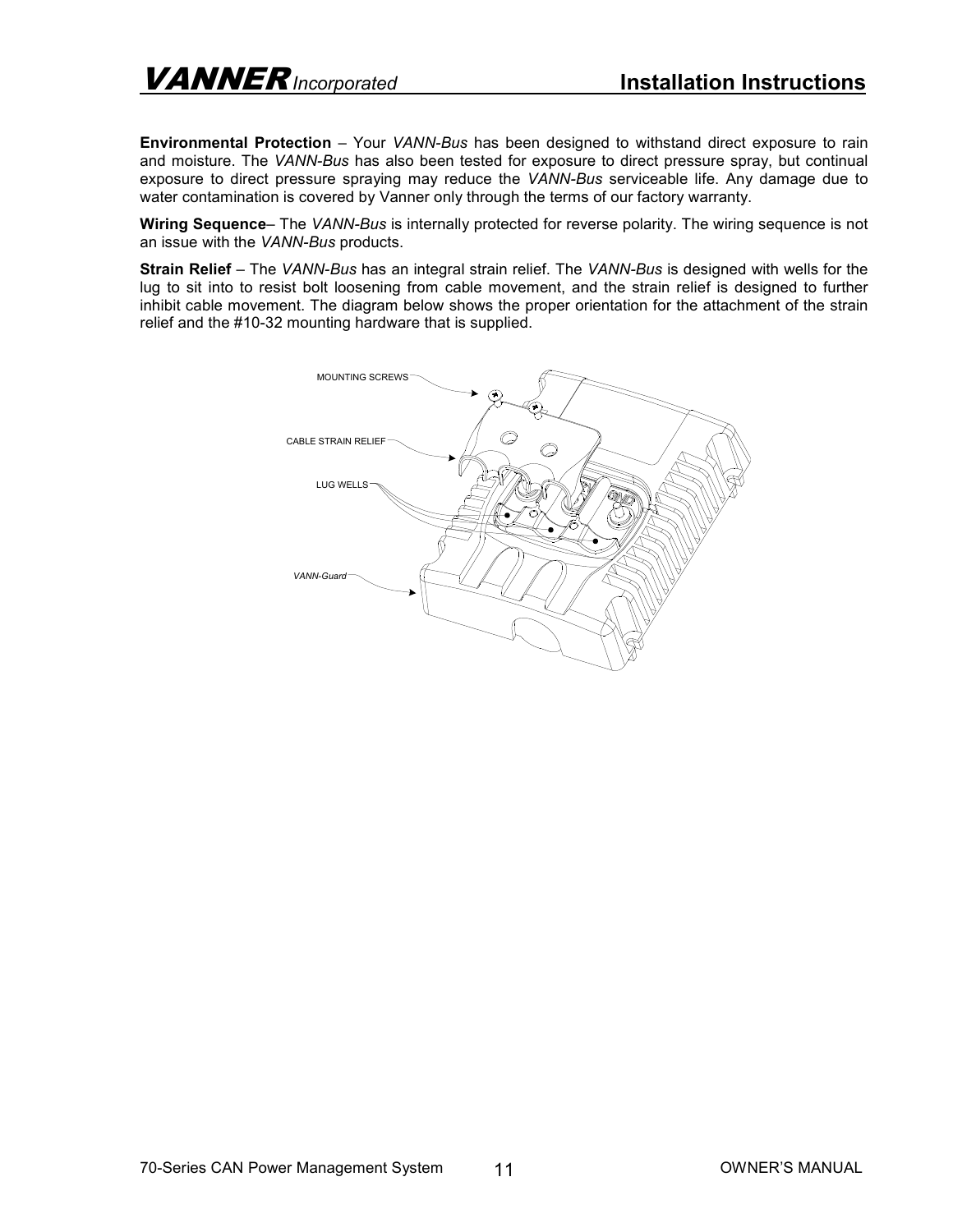# VANNER *Incorporated* **Installation Instructions**





In certain applications, such as private coach or alternate energy applications, it may be desirable to have additional 12 volt "House Batteries" to operate heavy 12 volt (inverter) loads. Use the *VANN-Bus* to charge the additional batteries.

Connect the *VANN-Bus* 12V terminal to the additional batteries only. Do not connect the *VANN-Bus* 12V terminal to both battery banks as this would make Battery A larger than Battery B. **Damage to Battery B may occur during charging** due to overcharging, if the VANN-Bus cannot keep up with the charging system.





The system must be wired as shown to prevent Reverse Polarity Damage to polarity sensitive12 volt loads while the ground-side disconnect switch is open. The *VANN-Bus's* GND terminal must be wired to the battery side of the ground-side disconnect switch circuit for the *VANN-Bus* to work properly.

Install the external High Current Diode, such as Vanner Model 52-75 (45 amp continuous rating) to protect polarity sensitive 12 volt loads if these loads do not already contain input diode protection. This prevents a reverse polarity on the 12 volt equipment when the battery switch is open. The reverse polarity does not come from the *VANN-Bus,* but from any 24 volt equipment that may be turned ON.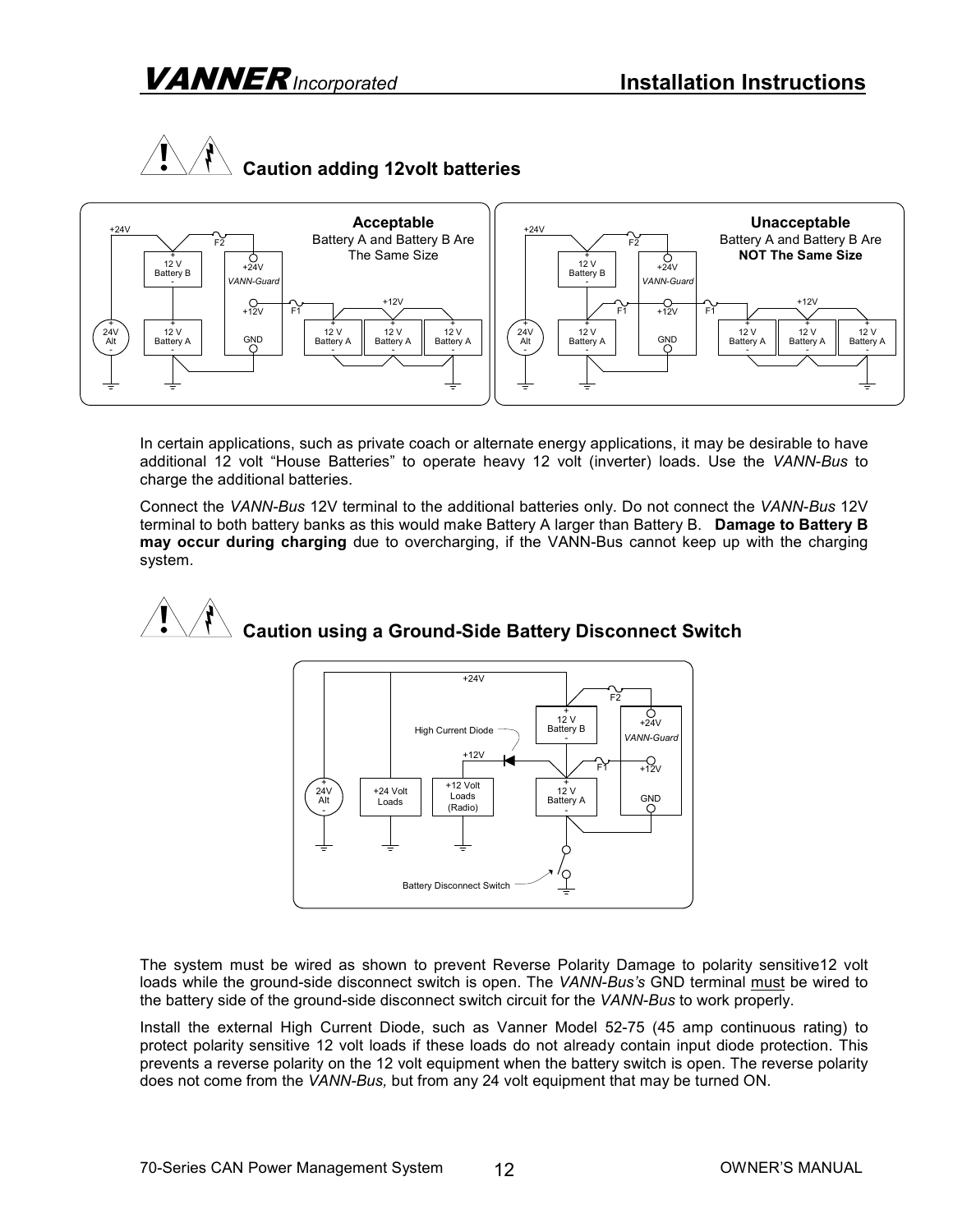### **Wire Size and Temperature Rating**

Cables connecting the *VANN-Bus* to the batteries must be sufficiently sized to prevent unwanted voltage drops. These voltage drops (loss) must be less than 0.05 VDC between the *VANN-Bus's* +24 volt terminal and the battery +24 volt terminal (Battery B positive terminal), less than 0.10 VDC between the *VANN-Bus's* +12 volt terminal and the battery +12 volt terminal (the jumper between Battery A and Battery B), and less than 0.05 VDC between the *VANN-Bus's* GND terminal and the battery ground terminal (Battery A negative terminal that is connected to chassis ground). In most installations, the *VANN-Bus's* terminals are wired directly to the battery terminals (reference fault protection) to prevent voltage loss that could occur in switch contacts, connections, and long wire runs. Since the *VANN-Bus* can be operated in temperatures up to 75ºC, use wire rated at least 90ºC. See Wire and Fuse Size Chart.

|                     | MILE ANU LUJE UILE VIIALL                                |                                                                                                                                                                                 |           |            |                |
|---------------------|----------------------------------------------------------|---------------------------------------------------------------------------------------------------------------------------------------------------------------------------------|-----------|------------|----------------|
| Wire<br>Size<br>AWG | <b>Ring Terminal</b><br>AMP or UL<br>recognized<br>equal | Max wire length, in feet, between VANN-Bus and battery to keep voltage drop under 0.1<br>volt. The chart assumes wire carries no other load and wire temperature is below 80°C. |           |            |                |
|                     |                                                          | 70-60CAN                                                                                                                                                                        | 70-80CAN  | 70-100CAN  | 2 X 70-100 CAN |
| #8                  | 33462                                                    | 2.1                                                                                                                                                                             | XXX       | XXX        | <b>XXX</b>     |
| #6                  | 33466                                                    | 3.2                                                                                                                                                                             | 2.4       | <b>XXX</b> | <b>XXX</b>     |
| #4                  | 33470                                                    | 5.9                                                                                                                                                                             | 4.4       | 3.5        | <b>XXX</b>     |
| #2                  | 322870                                                   | 8.7                                                                                                                                                                             | 6.5       | 5.2        | 2.6            |
| #1                  | 321867                                                   | 10.9                                                                                                                                                                            | 8.2       | 6.5        | 3.3            |
| #1/0                | 321867                                                   | 13.8                                                                                                                                                                            | 10.4      | 8.3        | 4.1            |
| #2/0                | 321870                                                   | 17.6                                                                                                                                                                            | 13.2      | 10.5       | 5.3            |
|                     | Fuse F1                                                  | 80 amp                                                                                                                                                                          | $100$ amp | $125$ amp  | $250$ amp      |
|                     | Fuse F <sub>2</sub>                                      | 40 amp                                                                                                                                                                          | 50 amp    | 80 amp     | 150 amp        |

**Wire and Fuse Size Chart**

Crimp the ring terminals using *AMP* ROTA-CRIMP 600850 (2/0 - 8ga). AMP Product Information Center: 800-522-6752

*AMP* Tooling Assistance Center: 800-722-1111

**Note:** The wire gages listed are for use without remote sense; see the monitor section for applications using the remote sense capability.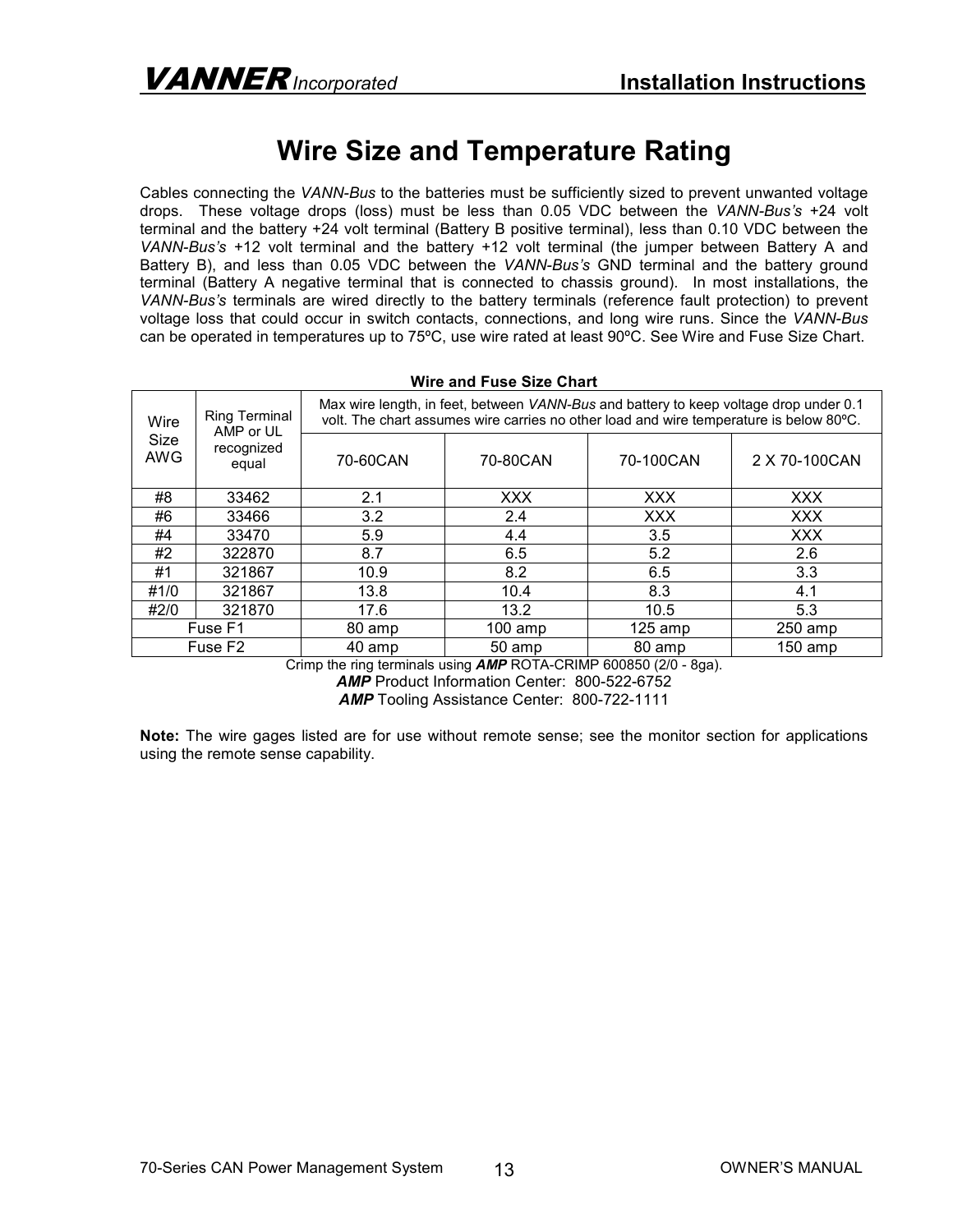# **Testing and Troubleshooting**



Servicing of electrical systems should only be performed by trained and qualified technical personnel.

#### **Equipment Required**

VoltMeter having 0.01 volt resolution. (Fluke Model 87 Multimeter recommended). Clamp-on current meter (Fluke Model 36 Clamp-on Meter recommended).

#### **Vanner Repair Service**

Vanner offers a quick turn around factory repair service. Send the unit to the address on last page with a note instructing us to repair it. Include your name, phone number, shipping address (not a P.O. Box Number), and your purchase order number.

### **Test Procedure for** *VANN-Bus* **70-Series CAN Power Management Systems**

The VANN-Bus is working properly if:

- 1. The 12 volt DC loads are being operated continuously and are within the rated capacity of the VANN-Bus and;
- 2. Battery A voltage is lower than Battery B by no more than 0.05 to 0.10 volts (measured at the VANN-Bus's +24, +12 and GND terminals).

Vanner *VANN-Buses* are electronically protected against reverse polarity damage therefore the DC connection sequence is not an issue.

Vanner *VANN-Buses* will not function properly unless all three battery connections are made. Battery A and Battery B voltages both must be above 8 volts for the unit to turn ON.

Vanner *VANN-Buses* may be used in parallel with other *VANN-Buses* and Vanner Equalizer models.

Please note that the 24V, 12V and GND stud position and orientation are different on *VANN-Bus* 70- Series than on other Vanner Equalizers.

#### **VANN-Bus Test Procedure:**

- 1. Field-test the equalizer while fully connected to the vehicle batteries. For bench testing, two 12 volt batteries, or two 12 volt power supplies are required. The *VANN-Bus* must be connected to the batteries at GND, 12V and 24V to function properly.
- 2. If battery voltage is below 24 volts start the vehicle or apply a 24 volt battery charger to the batteries.
- 3. Turn ON 12 volt DC loads up to the *VANN-Bus's* rated capacity. Measure DC current on the VANN-Bus +12V cable to verify load current.
- 4. **At the** *VANN-Bus* measure and record: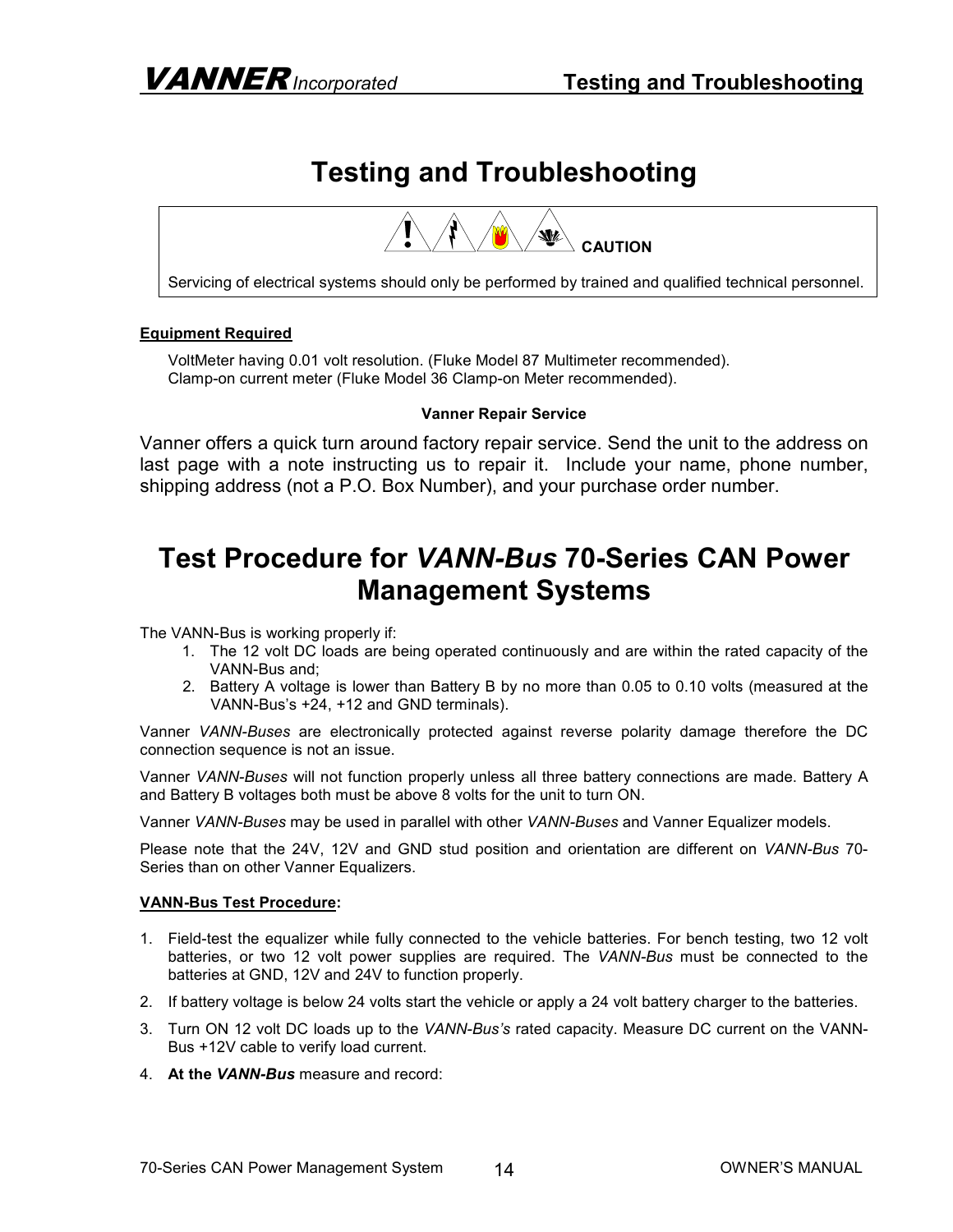- a. Battery A voltage (voltage between the *VANN-Bus's* +12 and GND terminals)
- b. Battery B voltage (voltage between the *VANN-Bus's* +24 and +12 terminals)
- 5. Subtract Battery A voltage from Battery B voltage and compare readings.

| <b>Voltage Comparison</b> |                                                              | VANN-Bus Status                                                                                    |                                                                                                                     |  |
|---------------------------|--------------------------------------------------------------|----------------------------------------------------------------------------------------------------|---------------------------------------------------------------------------------------------------------------------|--|
| а.                        | Battery A is lower than Battery B but<br>within 0.05 volt.   | OFF.                                                                                               | Stand-by Mode.<br>The VANN-Bus will not turn ON until Battery A is lower than<br>Battery B by more than 0.05 volts. |  |
| b.                        | Battery A is lower than Battery B by<br>0.05 to 0.10 volts.  | ON.                                                                                                | <b>Normal Operating Mode</b>                                                                                        |  |
| C.                        | Battery A is lower than Battery B by<br>more than 0.10 volts | <b>ON</b>                                                                                          | Self-Protection Mode due to Overload Condition.<br>See below.                                                       |  |
| d.                        | Battery A is lower than Battery B by<br>more than 0.10 volts | <b>OFF</b>                                                                                         | The VANN-Bus is not functioning properly.                                                                           |  |
| е.                        | Battery A is higher than Battery B                           | Abnormal condition. Suspect Battery B is defective or a 12 volt load<br>is connected to Battery B. |                                                                                                                     |  |

#### **Overload Condition**

An overload condition exists when the 12 volt loads exceed the *VANN-Bus's* rated capacity. The overload condition will not damage the *VANN-Bus,* but may cause damage to the batteries.

During the overload, the *VANN-Bus's* output is limited by internal protection circuits to its Rated Output Amps. The 12 volt amps exceeding the *VANN-Bus's* output are drawn from Battery A which will begin to draw the batteries out of balance. The *VANN-Bus's* full Rated Output Amps are maintained as long as Battery A and Battery B remain balanced within 0.10 volt. The internal protection circuits will reduce the *VANN-Bus's* output as the batteries become further out-of-balance. If Battery A voltage falls below approximately 8 volts the *VANN-Bus* will shut itself OFF.

To correct the overload condition the 12 volt load must be reduced or the *VANN-Bus's rated* capacity must be increased.

#### **Trouble Shooting an Engine No-Start Situation**

#### Situation:

A coach has dead batteries and won't start while jump starting. The coach is equipped with a 24 volt starting and charging system, a 12 volt electronic diesel engine control, a *VANN-Bus*, and a moderate 12 volt load which cannot be turned OFF. The coach sits for several days and the batteries run completely dead. During jump-starting the engine cranks but does not start due to low voltage on the 12 volt supply. Electrical testing reveals there is no 12 volt output from the *VANN-Bus* while jump starting even though the *VANN-Bus* separately tests OK.

#### Cause:

The 12 volt load which could not be turned OFF first ran both batteries down until the *VANN-Bus* shut itself OFF due to low voltage. (The *VANN-Bus* will shut OFF if system voltage falls below 16 volts or if voltage on either battery falls below 8 volts.) Then Battery A alone was drained to near zero volts. As the bus is being jumped, 12 volt loads hold Battery A voltage too low for the *VANN-Bus* to turn ON and Battery A is too weak to support the 12 volt electronic engine control.

#### Solution:

Turn OFF all 12 volt loads (turning the battery disconnect switch OFF may accomplish this). Connect the jumper cables but do not crank the engine for two or three minutes. (Both batteries must rise above 8 volts.) The battery disconnect switch can then be turned ON and the bus should have adequate 12 volt power to start.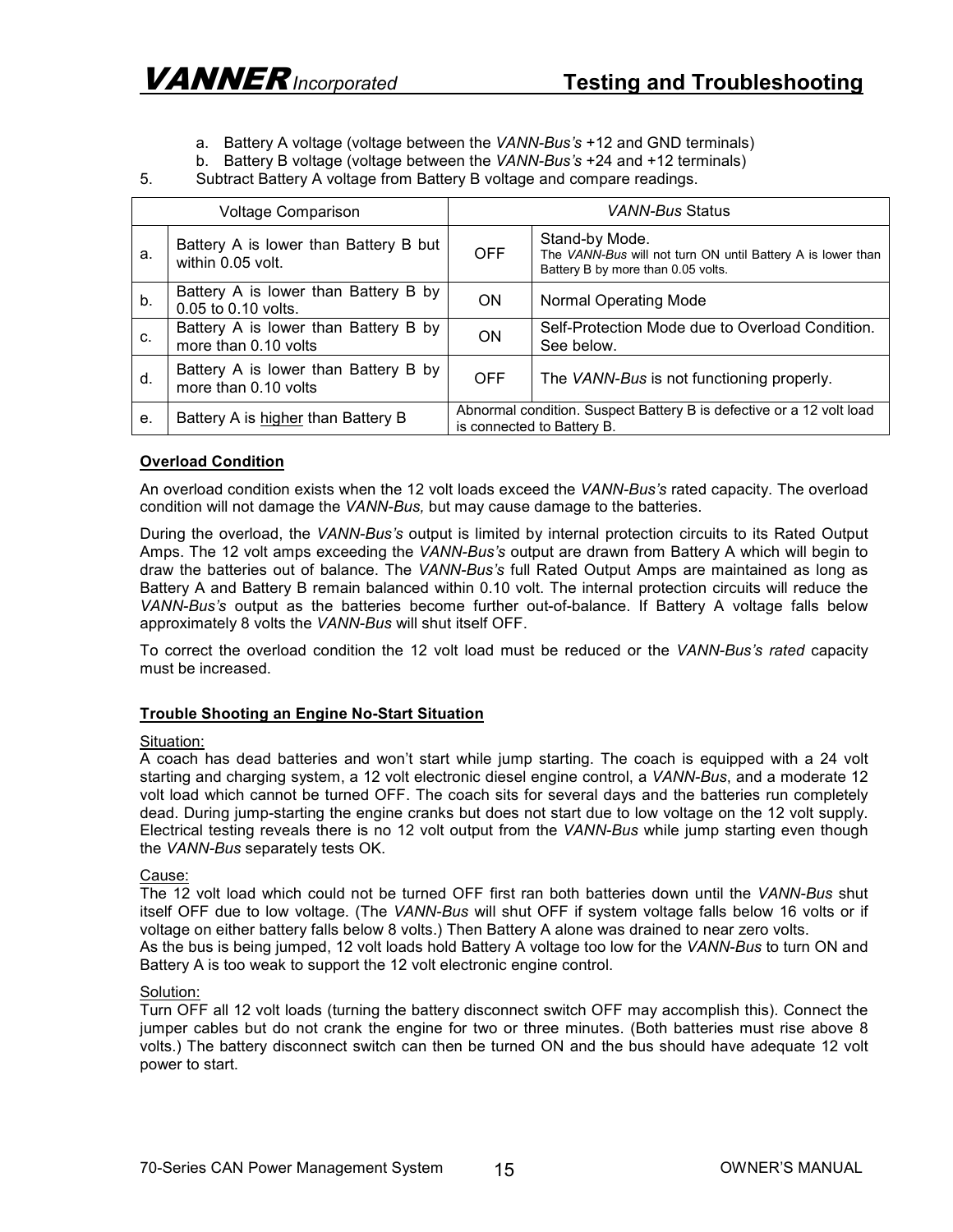VANNER *Incorporated* **OWNER'S MANUAL**

# **CAN Bus Specification**

A comprehensive CAN communication specification is available. Please contact Vanner's engineering department to ensure you have the latest revision.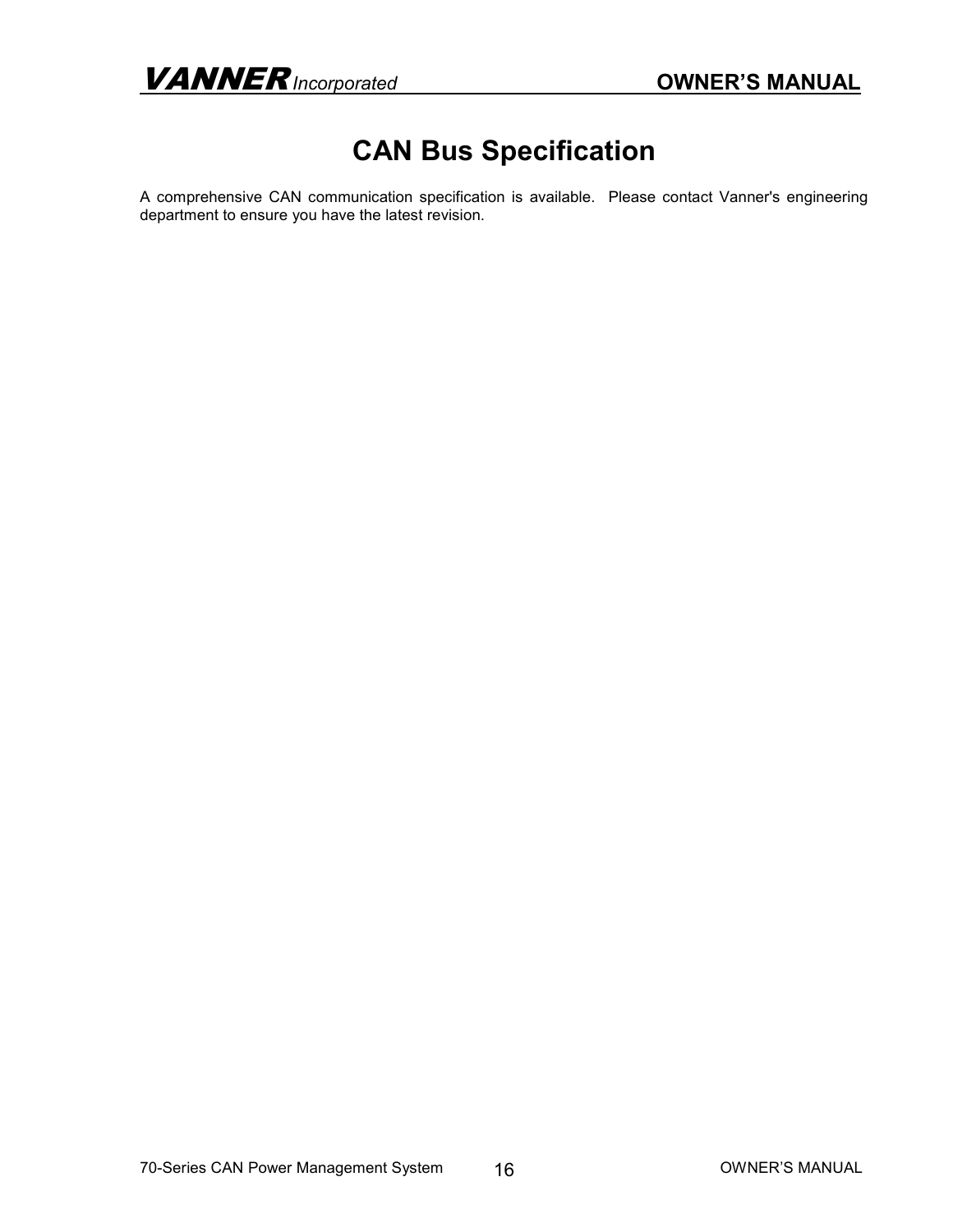**Notes:**